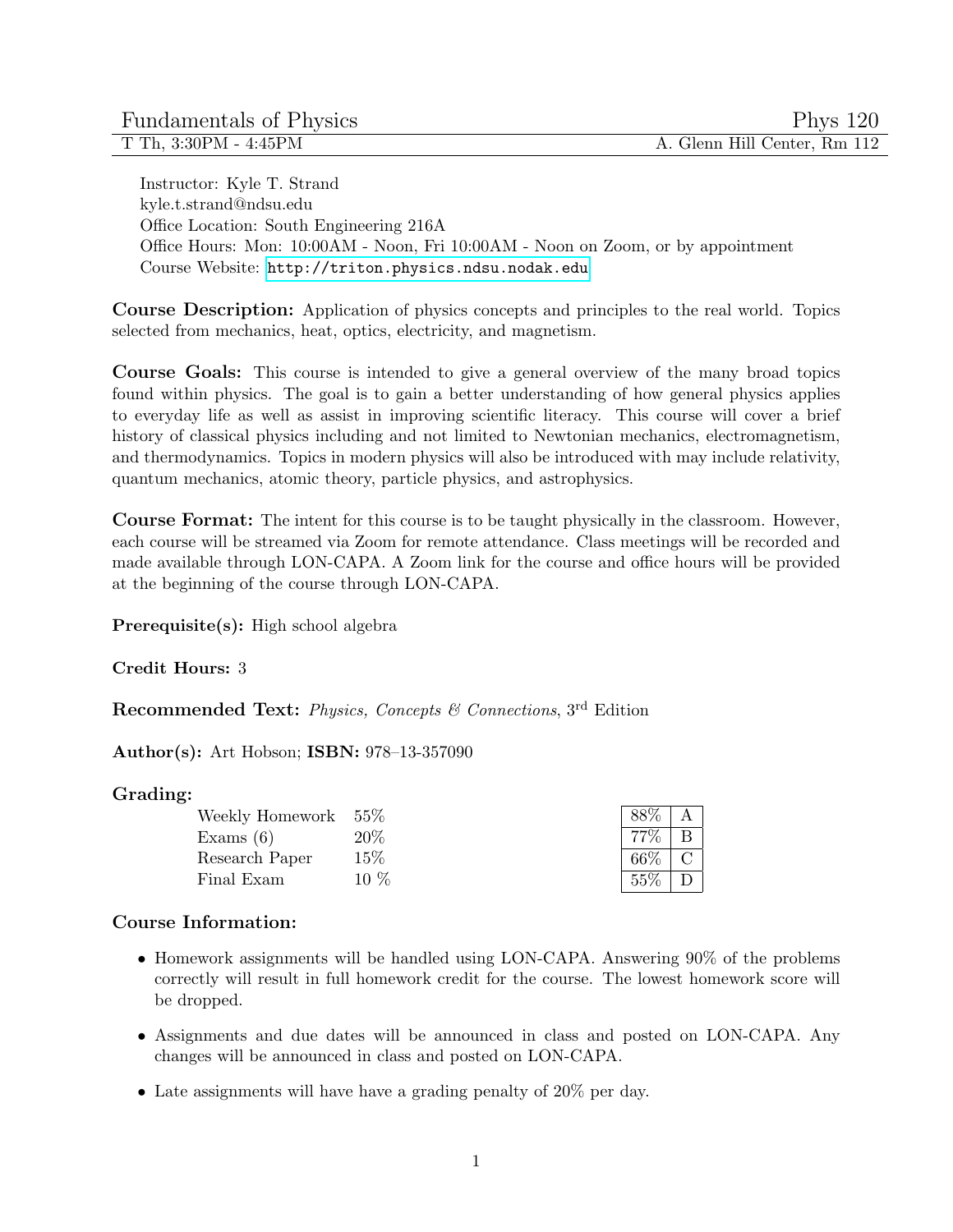- No make up exams will be allowed except in cases of emergency circumstances.
- There will be 7 short exams throughout the semester.
	- Each each exam will be taken on LON-CAPA.
	- Each exam will contain 5 questions and graded out of 10 points.
		- ∗ 4 multiple choice questions worth 1 point each.
		- ∗ 1 written problem worth 6 points.
		- ∗ Partial credit is available for the written problem and must be submitted to me either by email or through LON-CAPA to be eligible.
		- ∗ Each exam will have a 45 minute time limit.
		- ∗ The lowest exam score will be dropped.
- I reserve the right to provide extra credit opportunities available to the entire class. These opportunities are not guaranteed and will be provided at my discretion.
- Extra credit opportunities will only be provided to the class as a whole. No extra credit opportunities will be available for individuals.
- The final exam will consist of 10 problems similar to those seen in previous homework sets and exams.
	- 8 multiple choice questions.
	- 2 written problems.
- Each student will compose a 4 page research paper on a topic of their choosing. All topics must be cleared with instructor beforehand. More information regarding the research paper will be provided as it is assigned.
- Grades will be posted on Blackboard throughout the course.
- I reserve the right to adjust grades as I see fit, but any adjustments can only be made to the student's benefit.

### Student Responsibilities:

- Students will not be graded on attendance, but attending each class is highly encouraged. Physics courses can be quite difficult, especially if students are not present and engaged. If a class must be missed, the student is responsible for acquiring material from that session.
- The textbook for this course is not required as all materials for learning and success will be provided. However, reading the sections of the book covered in class is strongly recommended. Reading lists will be posted on LON-CAPA.
- In class participation is strongly encouraged. I may propose a question at any time during lecture and if no one volunteers an answer, I may just put you on the spot.
- We will attempt to solve problems and engage in many small group discussions. We will use these small group activities to drive the full class discussions as much as time permits.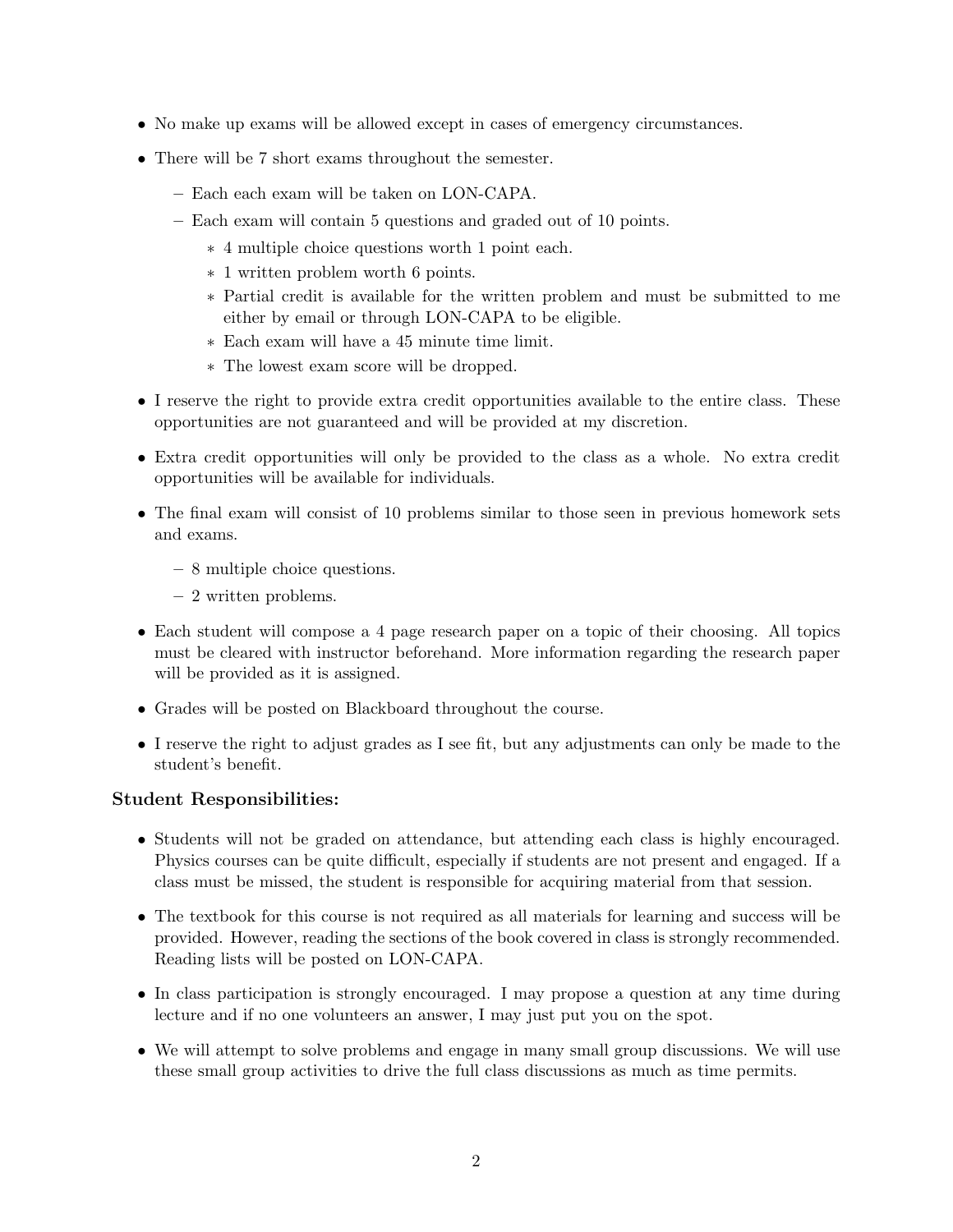- Coming to office hours are a great way to get extra help. If you are unable to make it to office hours, we can attempt to arrange special appointments to meet. You can also send questions via email and I will do my best to give a prompt response.
- Note that Friday office hours will be done through Zoom meetings.
- I have an open door policy in regards to office hours. If you come to my office outside of scheduled office hours and my door is open, feel free to come in and help will be available!
- Studying in groups are also an excellent way to learn in a physics course. I encourage you to arrange study groups to work together outside of class.
- Most of all, work hard and have fun! This course can be very enjoyable and I will do my best to make sure we can maximize the enjoyment. If you have any concerns, let me know. I welcome all feedback to help make the course better. It is my job to help you to learn the course materials to the best of your ability, so use me as a resource!

## LON-CAPA:

The LON-CAPA course management system will be used to post homework, lecture notes, grades, and other information. LON-CAPA can be accessed by selecting the appropriate server at http://www.ndsu.edu/physics/lon capa/. Your username is everything to the left of the @ in your NDSU email address (use all lowercase letters). For example, if your email address is Sheldon.Cooper.2@ndsu.edu, then your LON-CAPA username is sheldon.cooper.2. Initially you create your own password by following the link "Forgot Password". (Use your NDSU email address without the "my" here.) For help using LON-CAPA contact your instructor or laboratory technician Paul Omernik (SE110, Paul.Omernik@ndsu.edu, 231-7047)

| <b>Tentative Course Outline:</b> |  |  |
|----------------------------------|--|--|
|----------------------------------|--|--|

| Week                              | Content                                                  |  |
|-----------------------------------|----------------------------------------------------------|--|
| Chapter 1:                        | Scientific method and early astronomy                    |  |
| Chapter 2:                        | Matter & Units                                           |  |
| Chapter 3:                        | Motion, speed, and velocity                              |  |
| Chapter 4:                        | Force; Newton's Laws                                     |  |
| Chapter 5:                        | Gravity                                                  |  |
| Chapter 6:                        | Work and energy                                          |  |
| Chapter 7:                        | Second law of thermodynamics and entropy                 |  |
| Chapter 8:                        | Electricity and magnetism                                |  |
| Chapter 9:                        | Waves, electromagnetic radiation, and atmospheric issues |  |
| Chapter 10:                       | Special theory of relativity                             |  |
| Chapter 11:                       | General theory of relativity                             |  |
| Chapter $12-13$                   | Quantum Mechanics                                        |  |
| Further topics (time permitting): | Particle and nuclear physics, meteorology                |  |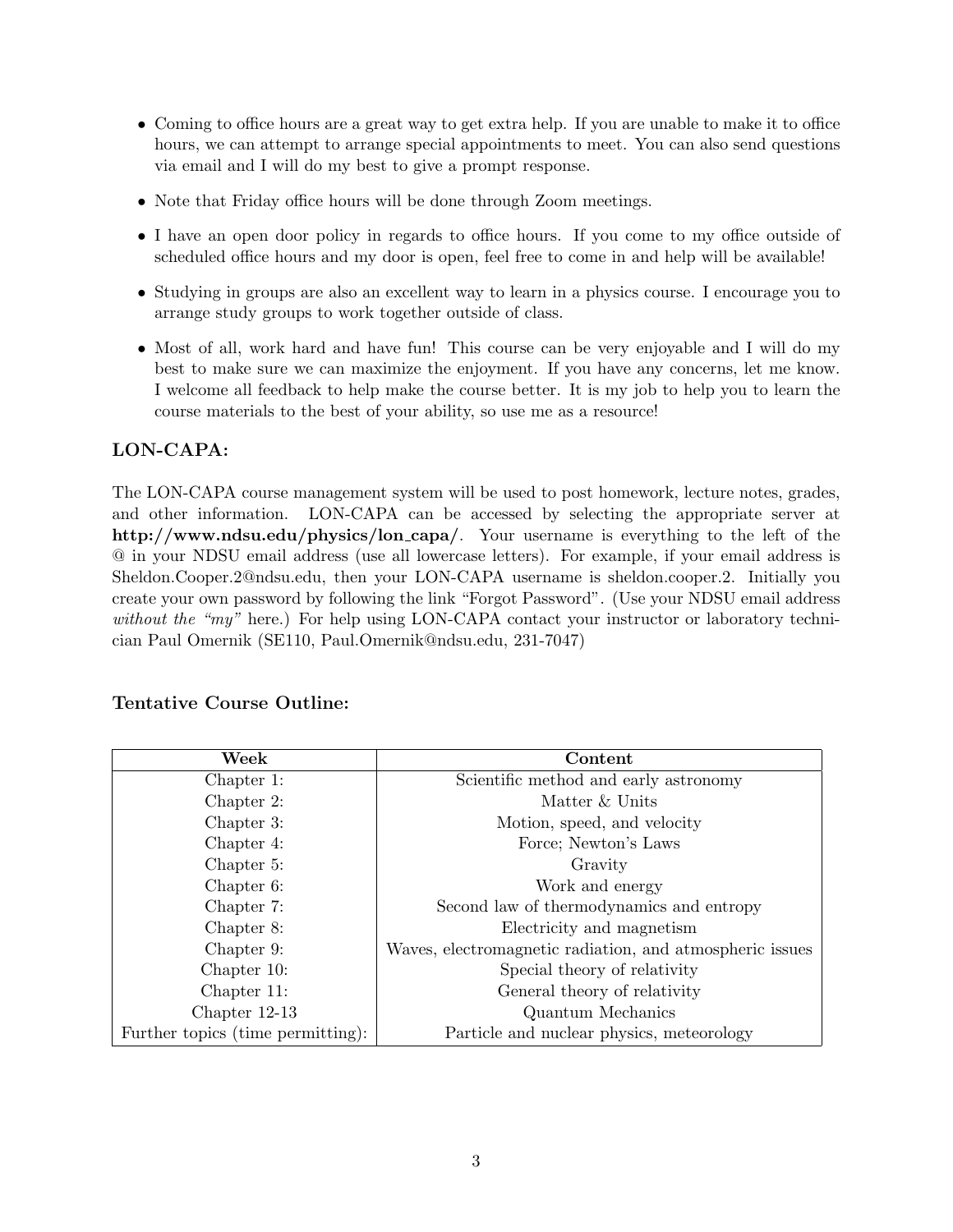| <b>Tentative Exam Dates</b>           |  |
|---------------------------------------|--|
| Exam $\#1$ : Thursday, January 27     |  |
| Exam $#2$ : Thursday February 10      |  |
| Exam $#3$ : Thursday, February 24     |  |
| Exam $#4$ : Thursday, March 10        |  |
| Exam $#5$ : Thursday, March 31        |  |
| Exam $#6$ : Thursday, April 14        |  |
| Exam $#7$ : Thursday, April 28        |  |
| Final Exam: Thursday, May 12, 10:30AM |  |

## Illness:

Do not come to class if you are sick or if you have been exposed to individuals who have tested positive for COVID-19 and/or you have been notified to self-quarantine due to exposure. Please protect your health and the health of others by staying home and participate in class remotely. For further information on COVID-19 symptoms, testing, and steps to stay healthy, see [https:](https://www.ndsu.edu/studenthealthservice/covid_19) [//www.ndsu.edu/studenthealthservice/covid\\_19](https://www.ndsu.edu/studenthealthservice/covid_19). If you are unable to attend class at the regularly scheduled time due to illness, contact instructor for alternate arrangements, especially for exams and homework due dates.

## Student Resources:

There are many resources available to you as a student to help when needed. There's no shame and reaching out when you are in need of help. There are many other great resources available which can be very helpful in times of need:

- NDSU Counseling Services: 701-231-7671, <https://www.ndsu.edu/counseling>
- NDSU Disability Services: 701-231-8463, <https://www.ndsu.edu/disabilityservices>
- Student Health Service: 701-231-7331, <https://www.ndsu.edu/studenthealthservice>
- Dean of Students Office: 701-231-7701, <https://www.ndsu.edu/deanofstudents>
- National Suicide Prevention Lifeline: 1-800-273-8255, [https://www.suicidepreventionlifel](https://www.suicidepreventionlifeline.org)ine. [org](https://www.suicidepreventionlifeline.org)

## Additional Information:

-The academic community is operated on the basis of honesty, integrity, and fair play. NDSU Policy 335: Code of Academic Responsibility and Conduct applies to cases in which cheating, plagiarism, or other academic misconduct have occurred in an instructional context. Students found guilty of academic misconduct are subject to penalties, up to and possibly including suspension and/or expulsion. Student academic misconduct records are maintained by the Office of Registration and Records. Informational resources about academic honesty for students and instructional staff members can be found at

#### www.ndsu.edu/academichonesty.

-All access to NDSU computers must respect NDSU Senate Policy,s ection 158: Acceptable use of Electronic Communication Devices